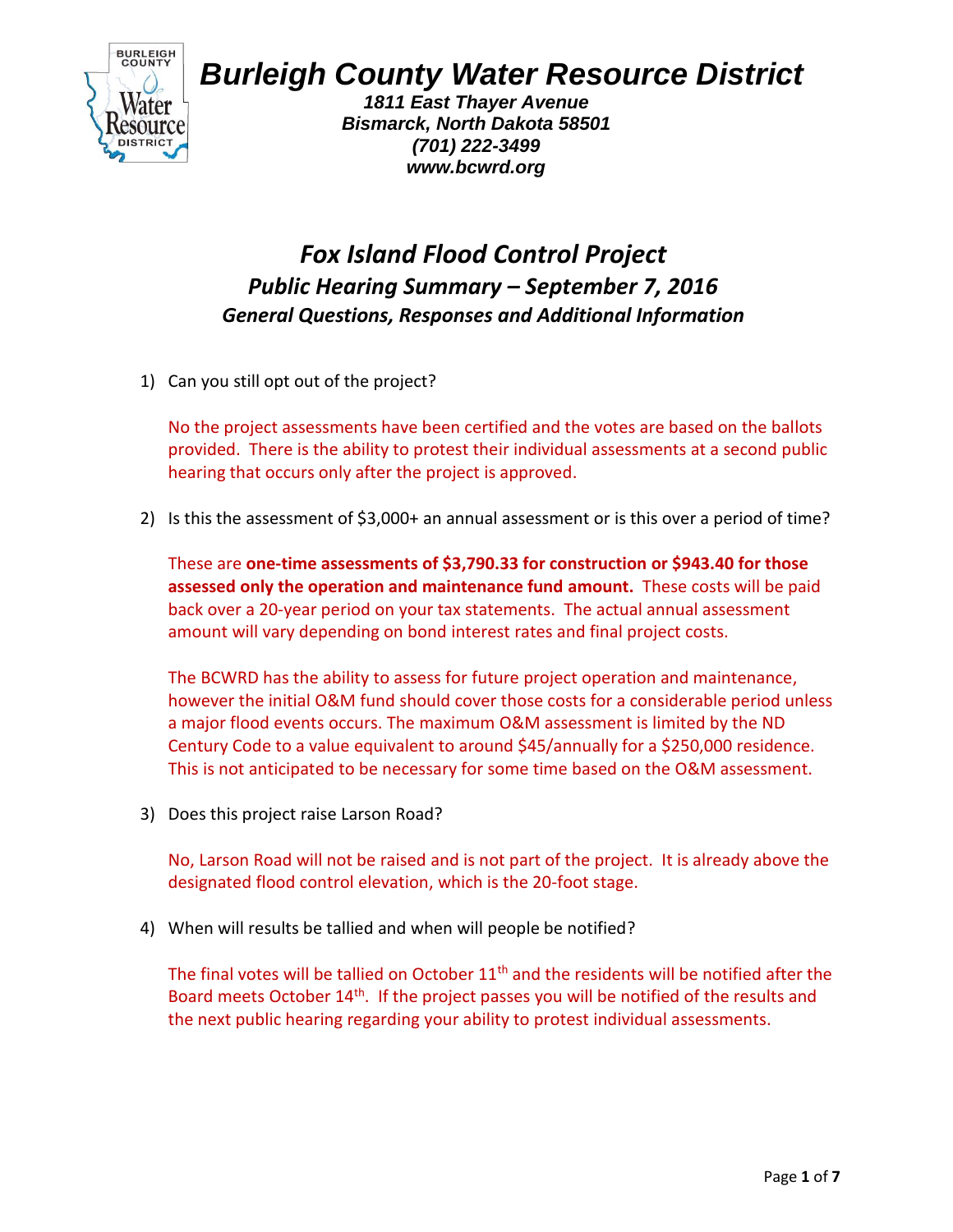5) If you are not raising Larson Road, how will the project create a "closed" loop?

The flood control closures it based on a connection to high ground at the intersection of Tavis Road and Far West Drive and high ground located west of the south side of the Whispering Bay Bridge embankment. This is part of the Burleigh County Flood Control Plan, which is a collaboration of the City of Bismarck's Riverwood Drive and Mills Avenue grade raises and the joint Burleigh County/City of Bismarck Tavis Road Grade raise and pump system.

6) What was the height of the trap bags during the flood?

The trap bags were approximately 4-5 feet in height with sandbags, but varied in top elevation depending on their location on the roadway. Generally, the top of trap bags was at around 3 to 4 feet above the 2011 flood event.

7) What is the elevation of the roadway at England Street & Burleigh Avenue?

The street elevation in this location is approximately 1636.8 (NAVD88 Datum), though this will be behind the flood protective measures being constructed. The 2011 flood event at this location was around 1635.7.

8) How much higher will the roadways be after this project?

This increase varies by location, but the general grade raise varies from nothing to around 2.3 feet. The earthen levee elevations range from 0 feet to a high of 7.5 feet.

9) Explain the Tavis pump system, the storage area to the east, and how it works during a Missouri River flood event and subsequent rainfall event?

This is a separate project completed by the City of Bismarck in cooperation with Burleigh County. During high water Missouri River events, the gates at Tavis Road will be closed to prevent backwaters from the river from entering the South Bismarck storm water channel. During this closure, no water will enter from the river, however storage of rainfall runoff from the City of Bismarck will occur upstream from the gate.

A 60 cubic feet per second stormwater removal pump system was included in this project. The use of the South Bismarck drainage channel, low areas in the oxbow and Riverwood Golf Course for storage from a rainfall runoff event will prevent flooding from occurring east of Tavis Road based on the designated design criteria. The pump system is sized to remove a 100-year rainfall event over a designated period of time. Available storage is around 500 acre-feet and we understand the 100-year event can be fully contained without adverse impacts to the residential structures behind the roadway. The waters can be removed to the level of the weir at Tavis Roadway or approximately elevation 1625.2.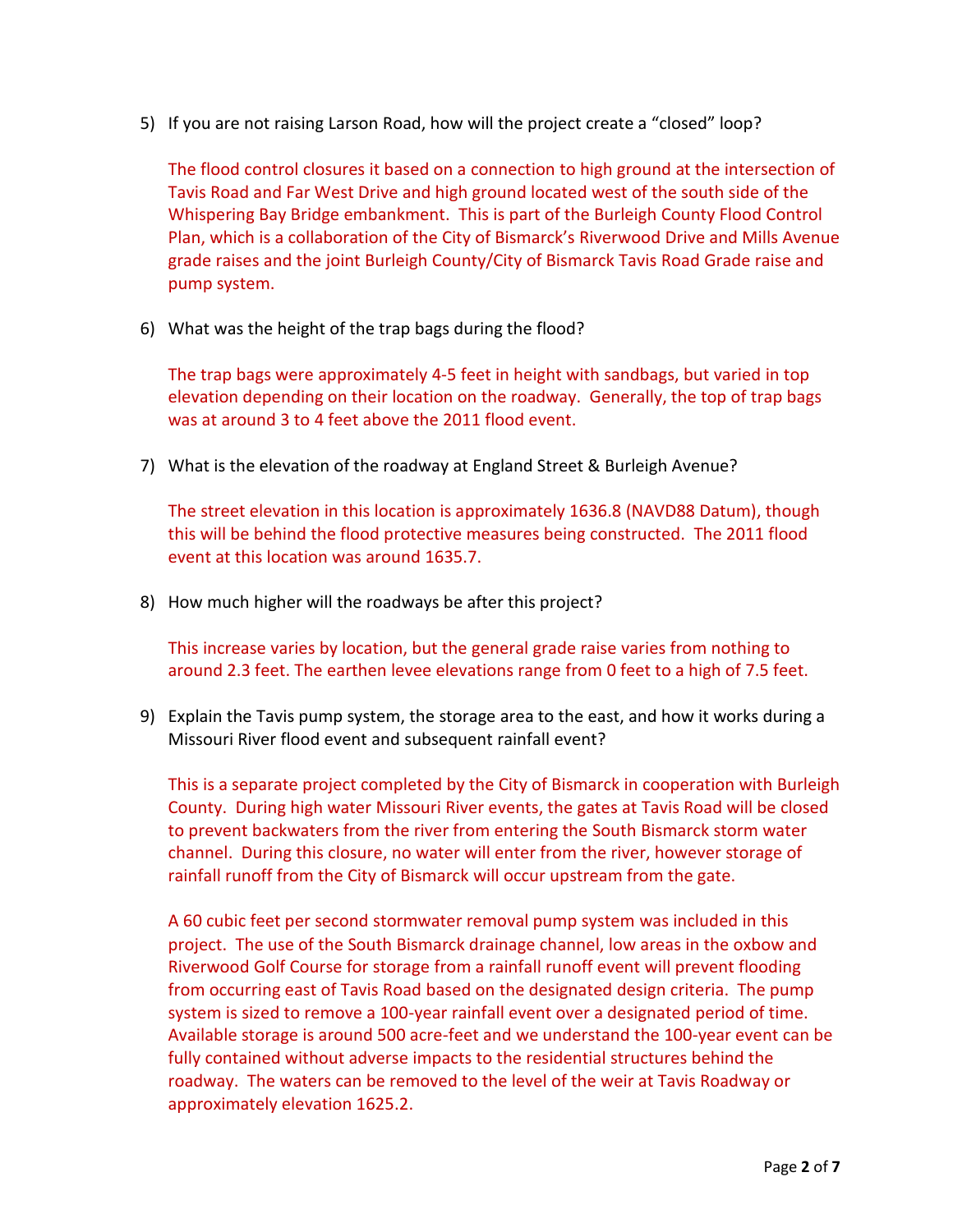10) What are the impacts to the residences east and west of Tavis Road during this pumping?

The upstream areas to the east will be protected by the ability to remove stormwater runoff associated with rainfalls and runoff from the City. The areas to the east of Tavis Road will not be impacted as the discharges from the pump systems can be easily accommodated by the oxbow channel with no adverse impacts.

11) Explain the internal drainage easement proposal and how that process will work?

There are natural drainage patterns within the Fox Island area. It is critical to maintain this drainage. The BCWRD will work with private landowners to secure easements in order to maintain a functional surface drainage system throughout the protected area. If the easements are not provided the BCWRD would need to consider other options.

12) Do we have to repay the Lincoln Township?

It is the BCWRD's understanding, at this time, that the funds provided by the Burleigh County Commission through Lincoln Township as part of the roadway grade raise project do not need to be repaid by the township.

13) Where is the actual construction going to occur?

Please see page 12 of 86, Figure 3 of the Preliminary Engineering Report [http://www.bcwrd.org/image/cache/Fox\\_Island\\_Preliminary\\_Engineering\\_Report8-8-16.pdf](http://www.bcwrd.org/image/cache/Fox_Island_Preliminary_Engineering_Report8-8-16.pdf)

14) What kind of storm event can the storage to the east of Tavis hold?

We understand that the containment is greater than the 100-year upstream rainfall event, which would be removed in a predetermined time frame.

15) People within the Operation and Maintenance assessment area – What benefit are they gaining from this project being built? Are they being protected from a flood event with this project being built?

Lots within the O&M district without the project would flood with a 2011 flood event, even with the existing Tavis Road and Mills Avenue gate closures in place. The proposed project would prevent surface waters from either a 2009 ice jam or 2011 flood from reaching these, as well as the other protected properties.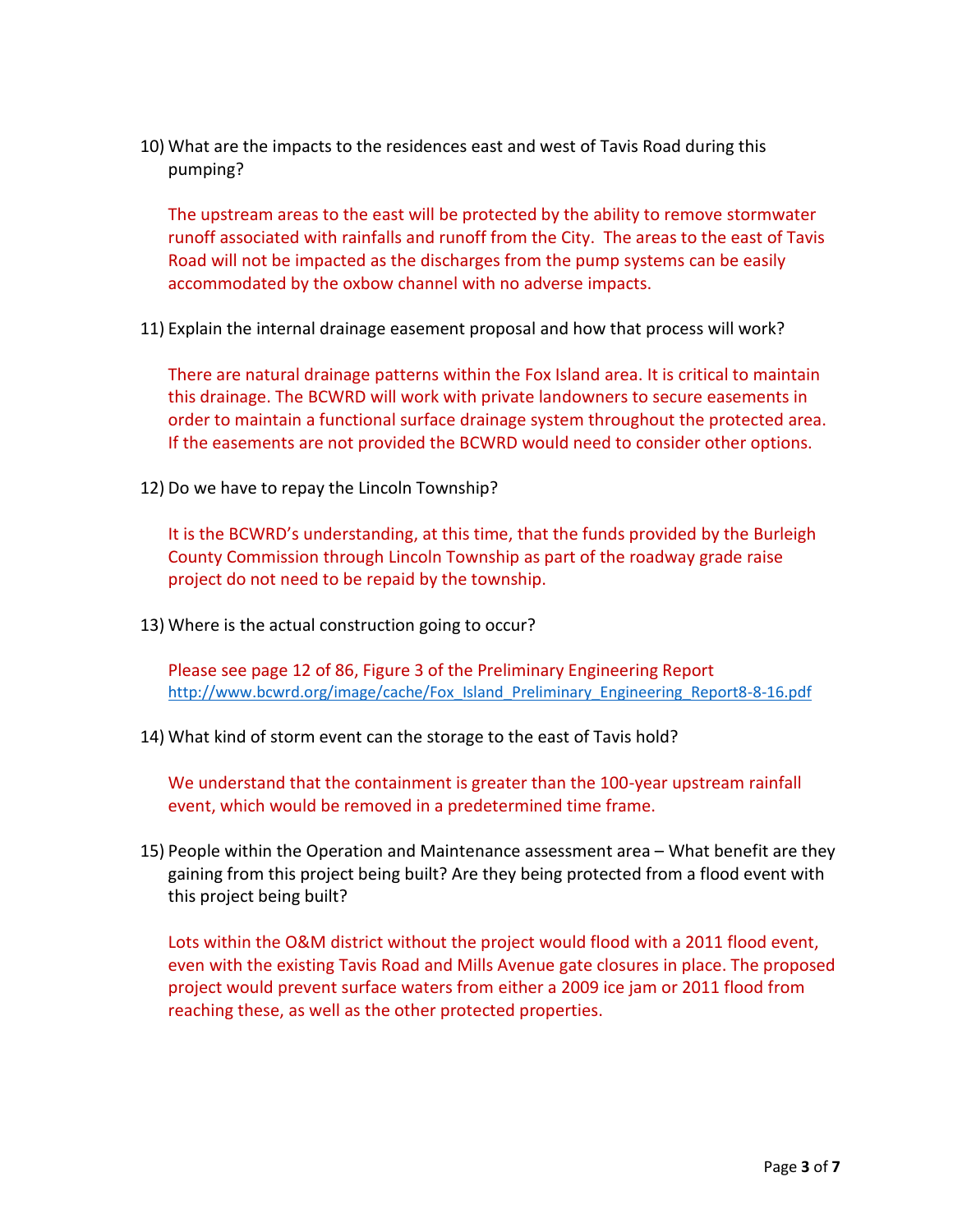16) Total cost share - is this the highest cost share that has ever been seen?

The 73% state and combined 97% cost share is well above normal levels. The current cost shares through the State of North Dakota varies by location. Standard State Water Commission policy for flood control projects is 60%, but higher contributions have authorized through legislative action. Not unlike the funds provided for this project.

17) Begin & Completion Dates? Duration of Construction?

Pending approval of the applicable permits, the project would start in the Spring of 2017, with substantial completion by late fall of 2017. The actual completion timeline would be dependent on a number of factors, including the contractor, weather, start date and other factors related to the design that at this date remain unknown.

18) Is this project being built to FEMA Standards?

While the design will be in general compliance with FEMA standards, it does not provide the required three feet of freeboard above the 100-year (Base Flood Elevation). Therefore, flood insurance for residences located within the projected area is still required even after project implementation. The City of Bismarck is currently looking into participating in FEMA's Community Rating System. Completing this project would improve the City's flood protection rating and ability to reduce flood insurance premiums for these properties.

19) What will the parking, residential access and detours be like during construction?

These are issues that will be evaluated during final design. The Burleigh County Highway Department will have input on this process as it is their ROW. In addition, the BCWRD will work with landowners to coordinate the construction activities. Neighborhood meetings are being discussed as a means to mitigate or limit, to the degree practical, construction inconveniences.

20) Will this roadway look similar to Mills Avenue?

Yes, the physical appearance of the Mills Avenue grade raise is a good representation as to what the roadway will look like after project completion.

21) Explain the gate closure agreement with Southport?

This agreement is between the Southport Homeowners associations, Burleigh County and the City of Bismarck. This agreement and the operation of these gates is unrelated to the Fox Island Flood Control Project.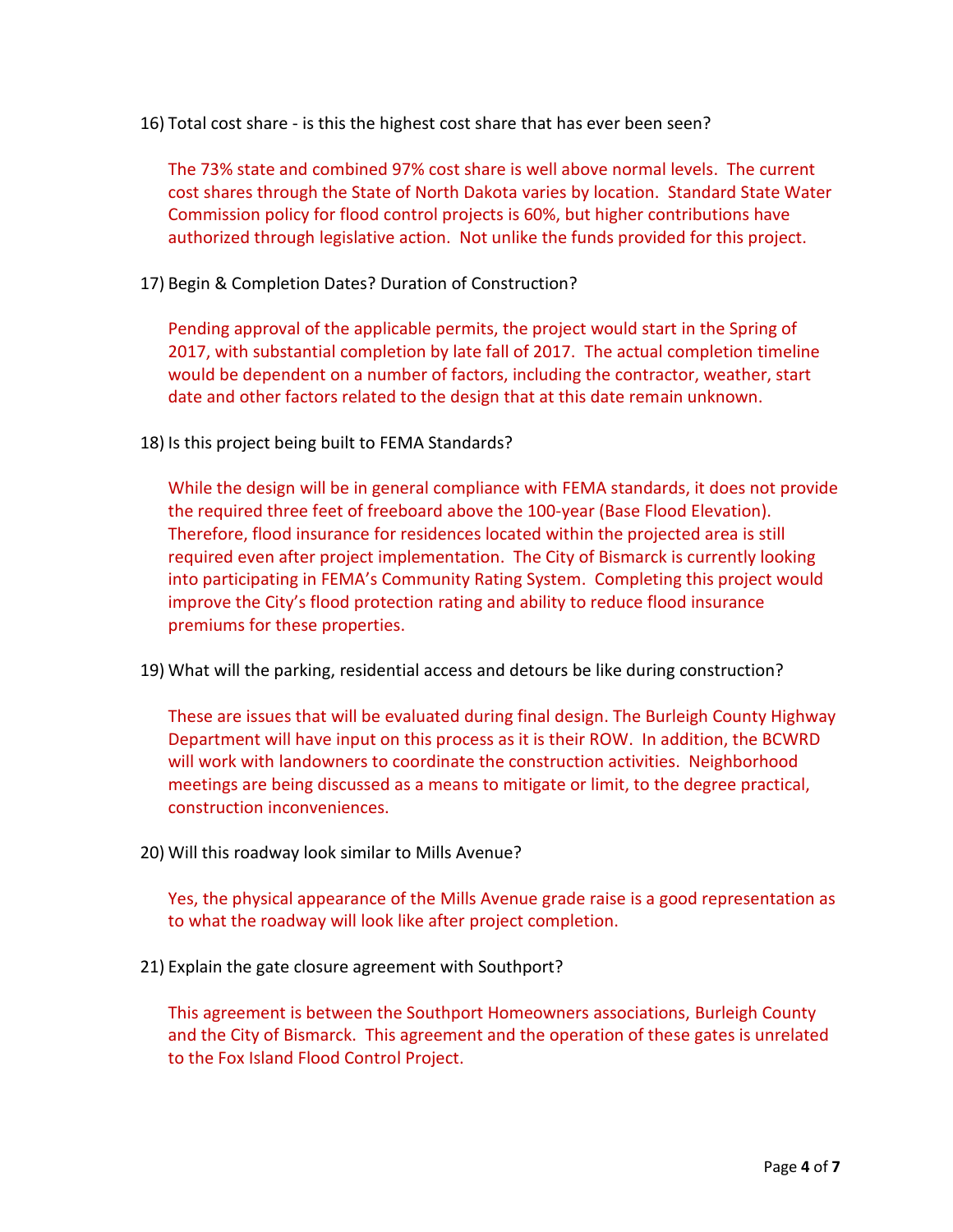22) Can the levee be moved to the north of Gallatin and be placed along lot lines? Will this save the project money?

This question was raised prior to the meeting and then was reviewed to be able to adequately respond to this question. The estimated cost to relocate the levee to the proposed earthen alignment would add approximately \$425,000 to the project costs. As such it would also raise the assessment cost for those within the protected area who are paying for construction by around \$7,800. Therefore, this is not a viable alternative. It should be noted that the cost share funds for this project are fixed amounts, therefore any increase in costs will be borne by the special assessment district.

23) Are home prices going to be lower after this?

Many case studies have proven that there is a reasonable stabilization if not a measurable increase in residential home values after implementing flood protection. The reason is related not only to the protection provided, but the removal of uncertainties regarding future flood damages.

24) What water surface impacts will there be to the homes that are not protected if this project is built and there is another 2011 flood?

Preliminary modeling indicates the approximate increase in water surface profiles on the Missouri River from project implementation is around 0.04 feet or 0.48 inches. The North Dakota State Engineer policy states that the maximum amount that the water surface can increase is up to 0.1 feet or 1.2 inches, before easements will be required from affected properties.

25) What water surface impacts will there be to the homes that are not protected if this project is built and there is another ice jam?

There are numerous variabilities associated with ice jams, therefore it is difficult to predict/model what any individual ice jam may do. Earlier reviews considering a complete and full closure of the river estimated a value, however in context this is an unrealistic value as it would not occur.

26) Why did the project go on south Gallatin, instead of on north Gallatin?

The goal of the Burleigh County Flood Mitigation Plan was to provide and protect as many properties as practical, including providing improved access during flood events.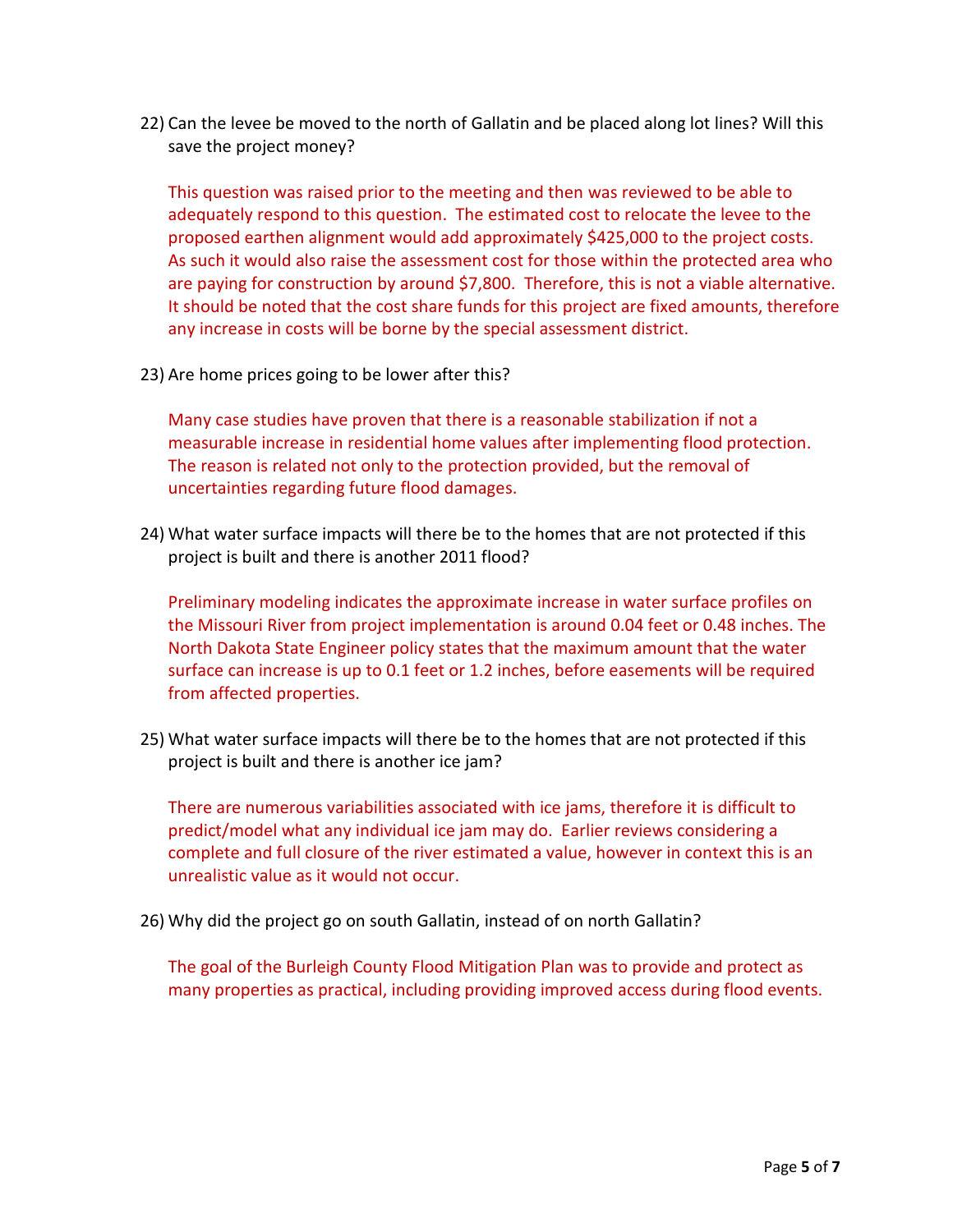27) HEI/BCWRD seem to be upset at the landowners who petitioned out of the project, so they chose to place it on Gallatin instead to get back at them. True?

This is not true. The BCWRD looked at a number of alternatives prior to the 2011 event, then afterward evaluated alternatives that included the properties that have petitioned out of the project including those in the Harbor Drive area, along the north side of the oxbow and some along the Missouri River. When the landowners petitioned out of the project the BCWRD simply stepped back to review various alternatives outlined in the *Fox Island Feasibility Study, February 2012*. After further consideration of the protected area and costs the BCWRD selected a preferred alternative based on the Burleigh County Flood Projection Plan, and then the *Fox Island Preliminary Engineering Report, August 2006* was completed. The current project is in compliance with the state and local cost share funding that will be provided, if the project is implemented.

28) Impacts to the property owners during construction outside of the right of way?

There are any number of encroachments into the existing roadway right of way that will be removed by the project. In terms of impacts outside of the right of way, this will vary by location. There is the possibility that the roadway side slopes may need to blend into the yards, the extents will be determined during final design. Temporary construction easements will have to be granted by the homeowner for such work to take place.

29) "Replace Like and Kind" explanation

When a temporary construction easement is granted, all items disturbed by construction within your property will be replaced to equal or better condition/type.

30) Will any of the clay levee be placed on private property along Gallatin?

Generally, the answer is no, as the majority of the roadway grade raise will be located within the existing platted right of way. Where the levee will impact areas outside the roadway ROW temporary construction easements will be acquired from the respective landowner.

31) Can the BCWRD create private ring dikes for the individual land owners?

No, public projects are not developed nor funded for single individuals or properties.